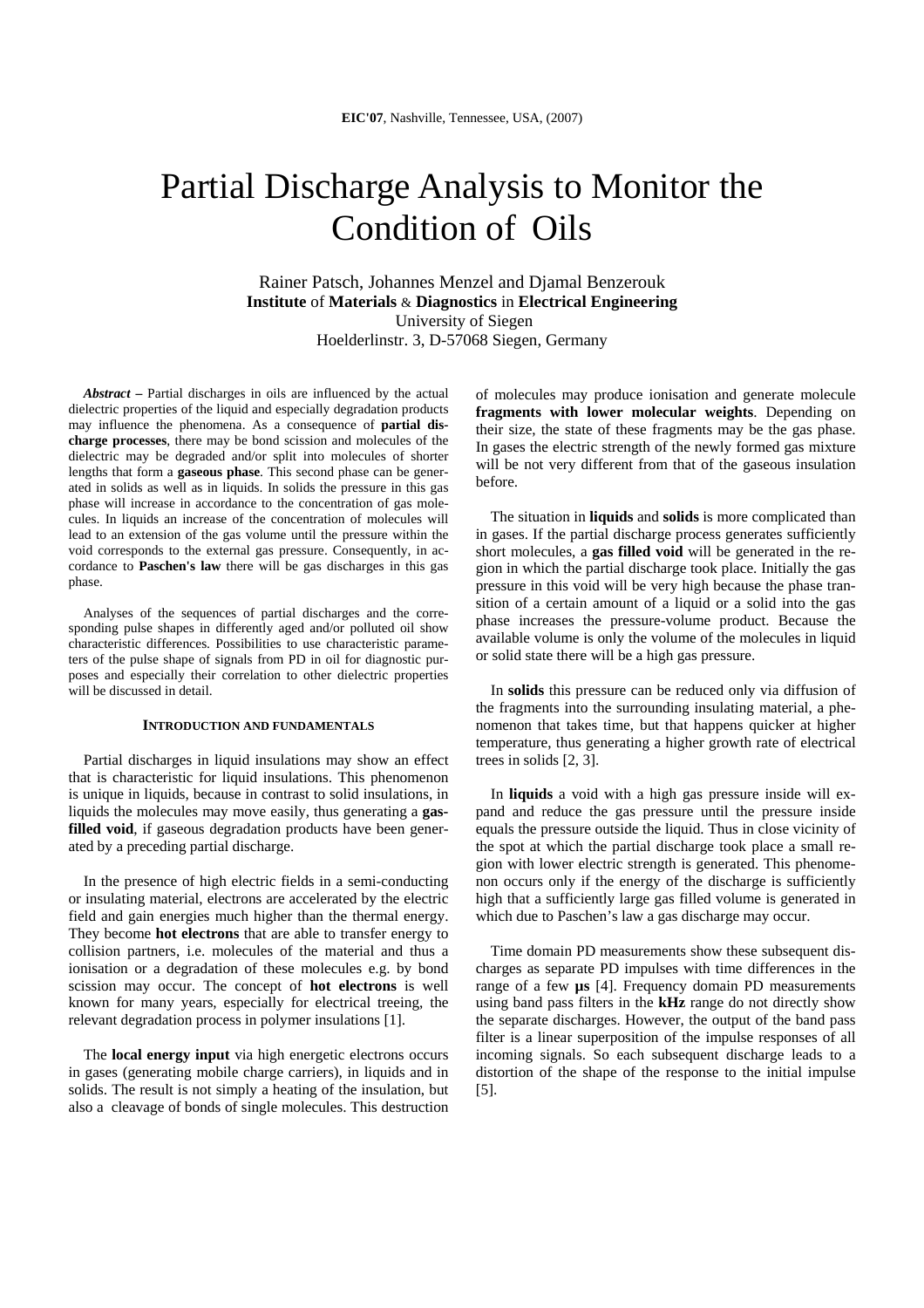#### **PULSE SHAPE ANALYSIS**

A typical oscillating signal of a partial discharge after processing is shown in **Fig. 1**. In this experiment a band pass filter with a band width of **40** to **400 kHz** was used in the measurement amplifier.



**Fig. 1:** Oscillating signal from the PD detecting device for a calibration pulse

Characteristic parameters to describe the shape of this signal are the peak heights  $I_1$  and  $I_2$  of the first two peaks, the corresponding times  $t_1$  and  $t_2$  and the times  $t_3$  and  $t_4$  of the zero crossings after the peaks. In addition to these single parameters the shape of a discharge signal can e.g. be characterized also by the ratio of the amplitudes  $I_1$  and  $I_2$  of the first two peaks or other combined parameters. For calibration impulses the amplitude of the second peak of the oscillating signal is typically about **80%** of the amplitude of the first peak.

The comparison of the times  $t_1$  and  $t_2$  of the maxima with the times of the zero crossings  $t_3$  and  $t_4$  of the oscillating signal is another interesting and meaningful parameter. If consecutive gas discharges occur immediately after a discharge in the oil, the zero crossing  $t_3$  after the first peak will occur later.

Commonly the calibration is done on the basis of the magnitude of the first peak  $I_1$  for a given **calibration signal** of some **pC** fed into the measurement system. Special emphasis on different shapes of the oscillating signal is usually not taken care of. Especially the ratios between the first and the second peaks are usually not used for diagnosis.

## **APPLIED VOLTAGE AND IMPULSE MAGNITUDES**

If in a partial discharge measurement the voltage is ramped up with time, the amplitudes of the first discharges are small and increase with increasing applied voltage. Depending on the applied voltage, the actual condition of the oil and the amount of dissolved impurities, different amounts of gaseous components are formed, and a different probability for the ignition of a gas discharge exists.



**Fig. 2:** Examples for different PD impulse shapes found in aged oils

**Fig. 2** shows examples of different output signals from the band pass filter. The differences between the shapes of the signals – all taken from the same data set from a measurement performed with a transformer oil – are clearly visible.

#### **EXPERIMENTAL RESULTS**

It was found, that the phenomenon described leads to a change in the pulse shape. Due to consecutive gas discharges that are not monitored separately the decrease of the voltage after the first peak is slowed down and the zero crossing occurs later. In this case the magnitude of the second peak is also increased in comparison to that of the first peak.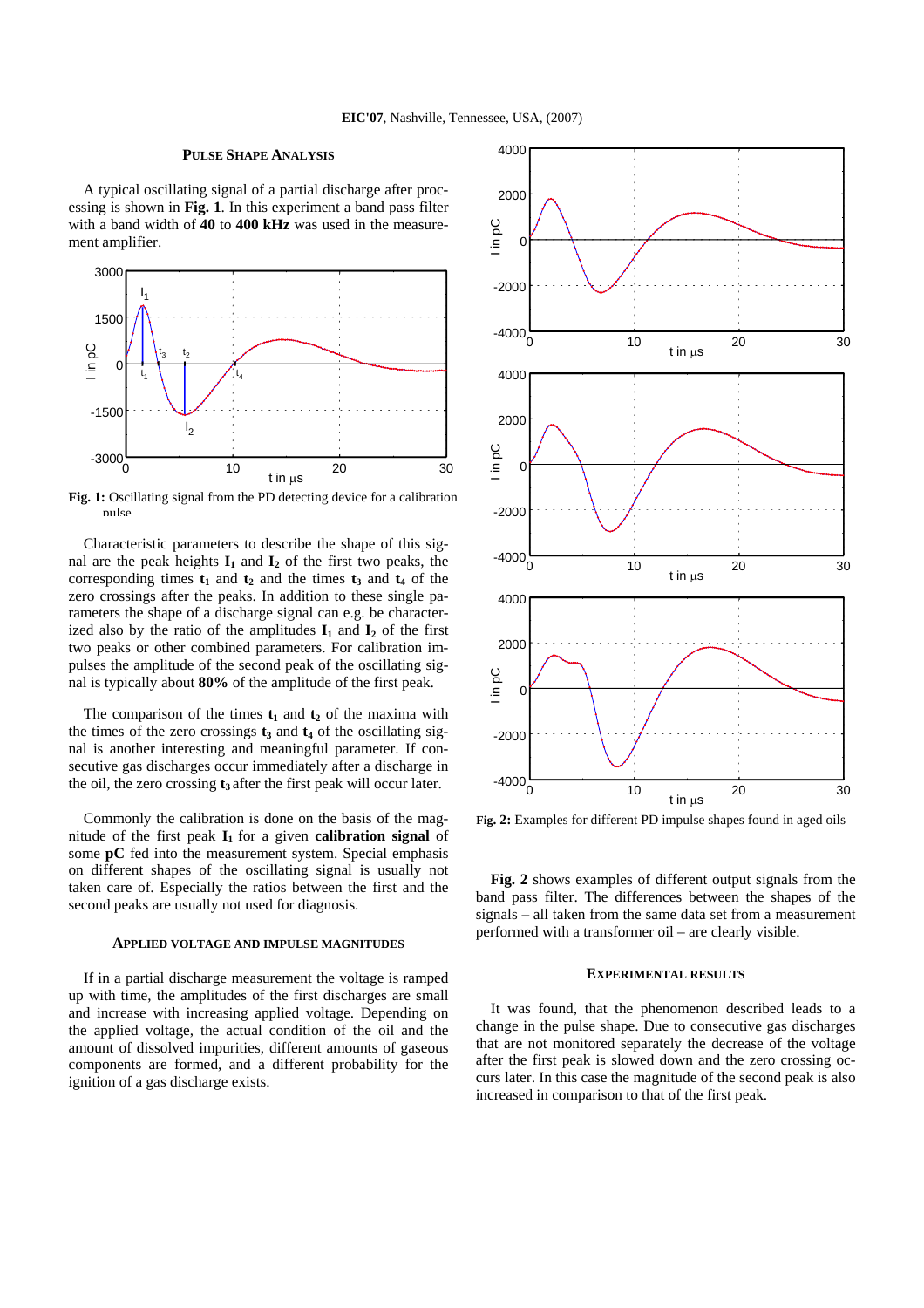Basic analyses of the pulse shapes performed on measurement data from transformer oils with different degrees of ageing already showed some characteristic differences. In this case mainly the amplitudes of the peaks of the signal and the times of occurrence of the peaks were taken into account [5].

Another interesting parameter is the time difference between the first and the second peak, i.e.  $t_2 - t_1$ . This combined parameter clearly shows differences between characteristic impulse shapes. **Fig. 3** shows an example for two transformer oil samples, a new one and one with a high concentration of degradation products.



**Fig 3:** Time differences  $t_2-t_1$  for a new (O7N\_6) and an aged oil (O1N\_18)

A more pronounced difference is visible if the partial discharge data sets are split up into those with smaller and higher amplitudes  $I_1$  and the frequency distributions of the parameters  $t_1$ ,  $t_2$  and  $t_4$  (see Fig. 1) are taken (see Fig. 4).



**Fig 4:** Time parameters  $t_1$ ,  $t_2$  and  $t_4$  for a new (O7N\_7, upper graphs) and an aged oil (OBN\_6) for amplitudes  $I_1 < 750$  pC (left) and  $I_1$  > 750 pC respectively

For partial discharges that have pulse heights  $I_1$  of the first peaks below **750 pC** both oils show similar distributions for all three time parameters. The only difference is the number of discharges. The new oil shows about 410 'small' discharges, while in the aged oil only 330 'small' discharges (of a total number of 4090) occur.

For discharges with higher energies (pulse heights  $I_1$  of the first peaks higher than **750 pC**) the distributions of the parameter  $t_1$  are similar, for the parameters  $t_2$  and  $t_4$  the distributions for the aged oil (OBN\_6) are broader and shifted to higher values.

Another combined parameter that has proven to be very reliable and reproducible is the quotient  $|\mathbf{I}_2|/\mathbf{I}_1$  of the magnitudes of the first two peaks of the signal. Displaying this parameter in dependence on the magnitude of the first peak  $I_1$  leads to characteristic distributions. **Fig. 5** shows these plots for measurements on three oil samples with different concentrations of degradation products.

Clean new oil with almost no impurities or degradation products (upper graph) results in a slim distribution, with  $|I_2|/I_1$  ratios higher than 1 only for very high values of  $I_1$ . Ratios  $|\mathbf{I}_2|/\mathbf{I}_1$  of more than 1.5 are very rare. For aged oils with a higher concentration of degradation products (the two lower graphs) the ratios  $|I_2|/I_1$  are significantly higher and they increase already at smaller amplitudes  $I_1$  of the first peak.

# **INFLUENCE OF THE EXPERIMENTAL SETUP ON THE RESULT**

Especially measurements using a needle-plane geometry often lack reproducibility. This is on one hand due to the fact that there are always minor microscopic differences in the shape of the needle tips. On the other hand the PD activity and especially breakdowns lead to a certain degree of erosion of the needle tips, so that the geometry may change during the measurement or in the sequence of a series of measurements. Under these conditions it is almost impossible to perform two measurements under exactly the same conditions.

Some parameters are very sensitive to these changes in the needle geometry, other parameters – especially some parameter combinations – are not so sensitive. The peak amplitudes of the signals are very sensitive to the actual shape of the needle, while the ratios of the amplitudes  $|I_2|/I_1$  do not change significantly.

**Fig. 6** shows the  $|I_2|/I_1$  values over the amplitudes  $I_1$  for a repetitive measurement of the new oil (see Fig. 5 upper graph) using the same needle but with approximately 20 measurements with the needle in between. For the two measurements the average impulse rates were one impulse per second for the 'new' needle (O7N\_6) and one impulse per six seconds for the measurement with the 'old' needle (O7N\_7). Hence the over all impulse rate decreased significantly with a 'loss of sharpness' of the needle.